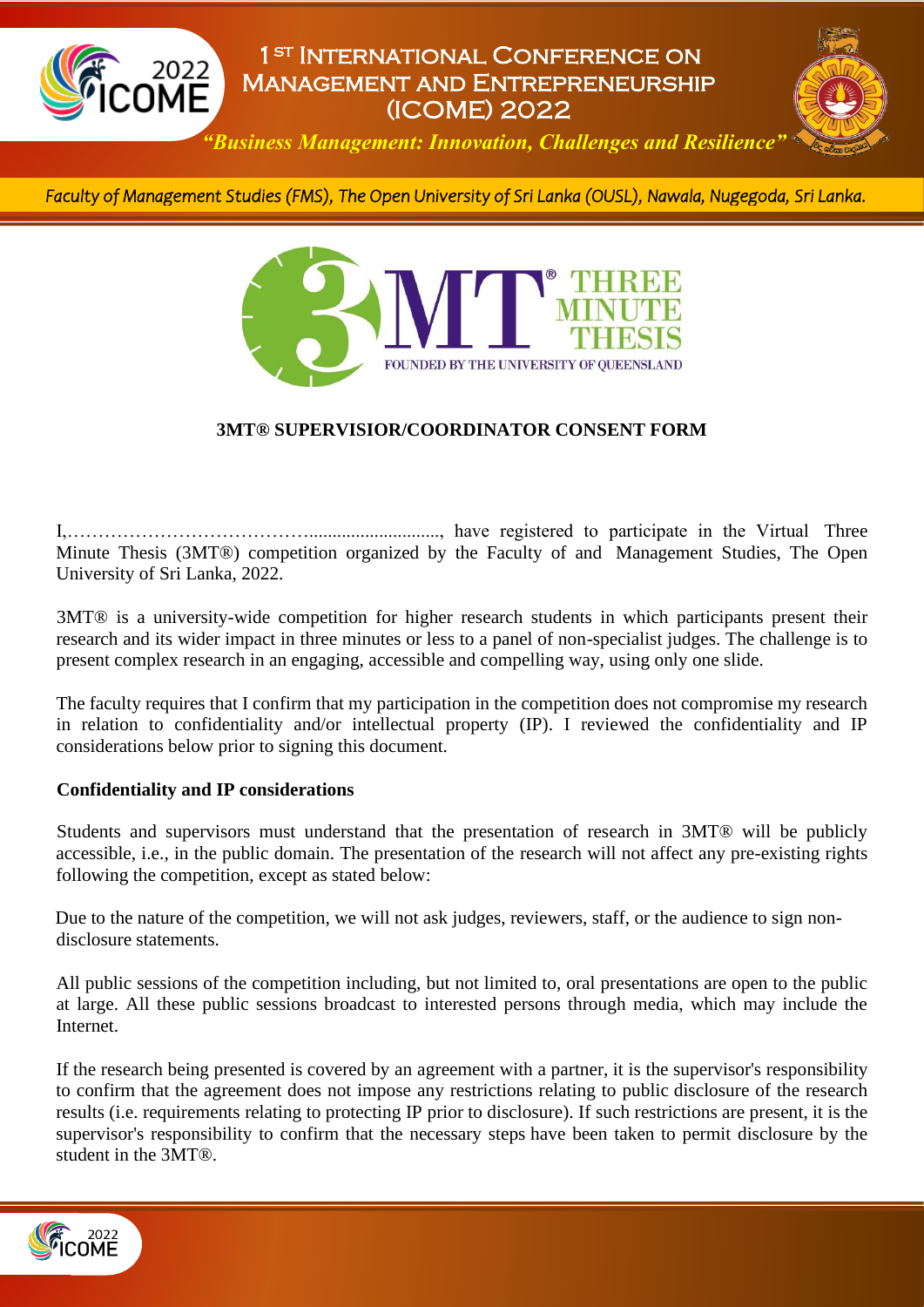

# 1st International Conference on Management and Entrepreneurship (ICOME) 2022



*"Business Management: Innovation, Challenges and Resilience"*

*Faculty of Management Studies (FMS), The Open University of Sri Lanka (OUSL), Nawala, Nugegoda, Sri Lanka.*  l

Personal information on this form is collected by the committee of ICOME 2022 and is being collected for the purpose of verifying supervisor consent for participation in the Virtual 3MT® competition.

| <b>Thesis Title:</b>                                                                                                                                                                                                             |  |
|----------------------------------------------------------------------------------------------------------------------------------------------------------------------------------------------------------------------------------|--|
|                                                                                                                                                                                                                                  |  |
|                                                                                                                                                                                                                                  |  |
| $\mathbf{r}$ , and the set of the set of the set of the set of the set of the set of the set of the set of the set of the set of the set of the set of the set of the set of the set of the set of the set of the set of the set |  |

### **Title of presentation (tentative title acceptable):**

………………………………………………………………………………………………………………… ………………………………………………………………………………….

Is the research being conducted under contract with an outside sponsor? Yes/No

If yes, please list all industry/community partners:

………………………………………………………………………………………………………………… . The same independent of the same independent of the same independent of the same independent of the same independent of the same independent of the same independent of the same independent of the same independent of the …………………………………………………………………